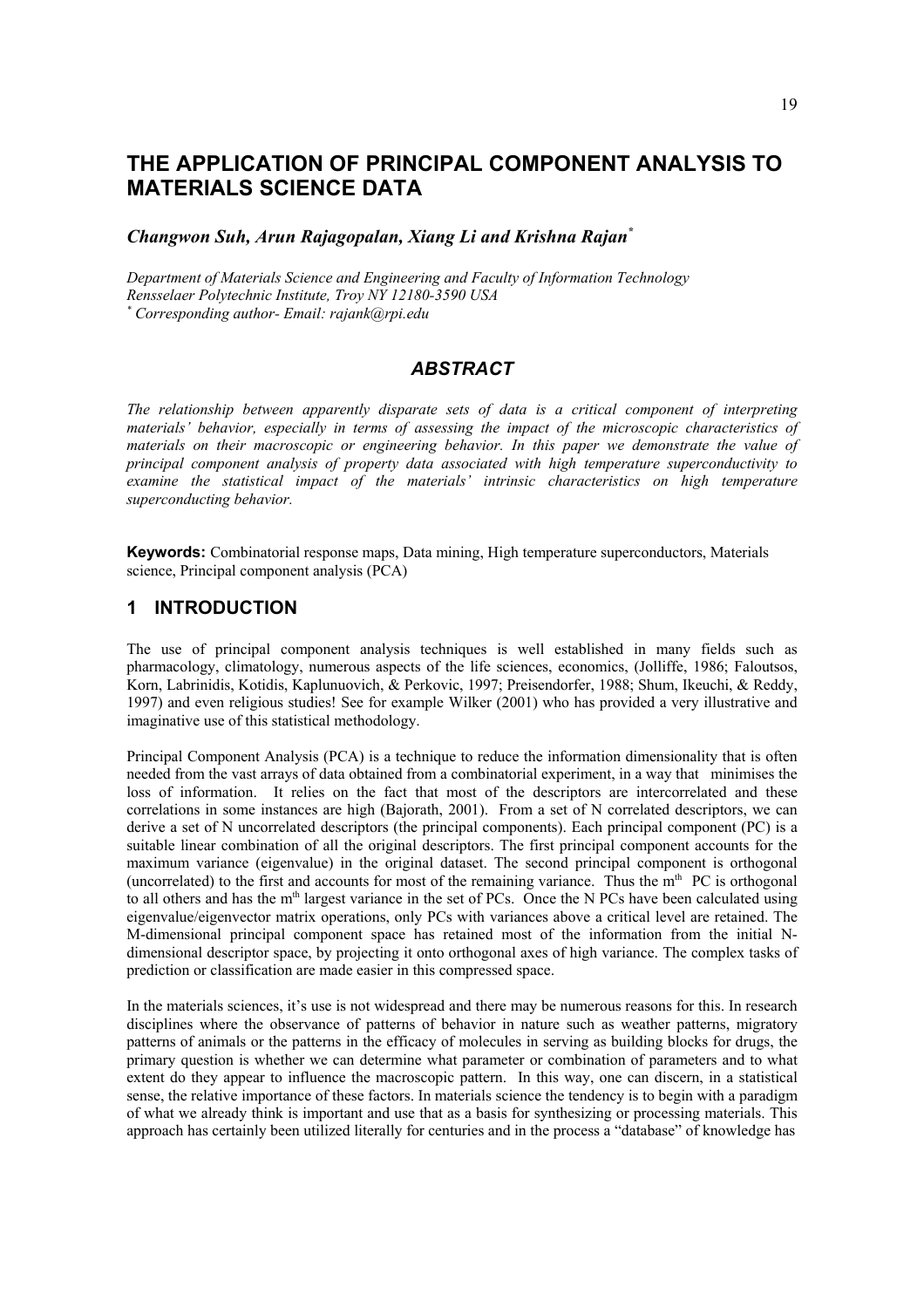been built through phenomenological associations, theory, computation and experiments. The process of materials discovery, however, is still a process governed by empiricism and accidental discoveries (high temperature ceramic superconductors, carbon fullerenes, and conducting polymers to mention some recent examples).

While incremental progress is made in specific technological areas of interest, we need to have a means of exploring vast combinations of structure-property relationships. If significant new advances in materials science are to be made, we need to have search tools that can accelerate the discovery process. The challenge in linking length scales in materials science is that we do not necessarily have theories linking every aspect of materials' characteristics in a unified manner. Much of materials design is based on phenomenological paradigms that provide guidelines for materials selection. The challenge that we are addressing in this proposal is how to integrate data at different length scales in such a way as to detect patterns of behavior (using statistical techniques) that could lead to (or suggest) new data or information (validated by experiments and theoretical formulations). Data mining is envisaged as a tool to exploit the masses of available data to accelerate the discovery of these relationships and possible new associations. For us the "association" is between structure and property of materials. Data mining acts as a descriptive tool for hypothesizing relationships between structures and materials that are interpretable by the material scientist. Materials Science offers a unique challenge in data mining due to the variety of data types, and their complex interconnections. During the material discovery process, there is a need to integrate multiple, heterogeneous databases to reach new and even unexpected conclusions as well as to use databases actively to design new processing strategies. This complex coupling of data models, data analysis methods and physical methods offer a unique computing challenge that has not yet been addressed sufficiently in information technology research. In this paper we provide an illustration of one of the important data mining techniques, namely principal component analysis, and how it helps us to manage information complexity in materials behavior.

## **2 COMBINATORIAL RESPONSE MAPS**

As an example of the value of such data mining tools, we have conducted an approach to reduce the dimensionality of the multivariate problem in developing descriptors for high temperature compound superconductors. For the purposes of this discussion, we shall focus on situations where there exists a vast array of variables associated with a single set of compounds or chemistry. The recent discovery of MgB<sub>2</sub> a well known compound was accidentally to have found to possess superconducting characteristics (Nagamatsu, Nakagawa, Muranaka, Zenitini, & Akimitsu, 2001). We explored a wide array of descriptors based on "legacy" data of other inorganic compounds (intermetallic and ceramic systems) possessing high temperature superconducting behavior including: average number of valence electrons, electronegativity difference, radii difference, elemental concentration/mole fraction stoichiometry, cohesive energy and ionization energy. The choice of these 'descriptors' was initially based on earlier studies that had attempted to search for correlations between crystal chemistry and crystal structure and high Tc properties (Villiars & Phillips, 1988). However these studies attempted to look for correlations only between "raw" data and as will be shown here, much information can be lost in that manner. While the details of the calculations and methodologies of assessing these parameters will be discussed in a later publication, suffice it to say that the data was based on numerous sources from the archived published literature (Philips, 1989; Poole, Datta, & Farach, 1988; Poole, Farach, & Creswick, 1995; Satta, Profeta,, Bernardini, Continenza, & Massidda, 2001; Medvedeva, Ivanovskii, Medvedeva, & Freeman, 2001; Imai & Hirano, 1997 ). As no digital library on superconducting compounds exists, a detailed and exhaustive survey of the literature was conducted where information on the presence of high temperature superconductivity in compounds along with the information on all the relevant descriptors for each compound was available. This process of data warehousing was synthesized into multiple scatter plots and is shown below. We like to refer to this format of data representation as a "Combinatorial Response Map" as it maps out the vast array of combination of materials responses to a variety of descriptors. This also serves to graphically represent the challenge and need for techniques that can condense this information in a statistical manner to find which combinations of descriptors appear to have the most influence on the response function of interest (in this case, high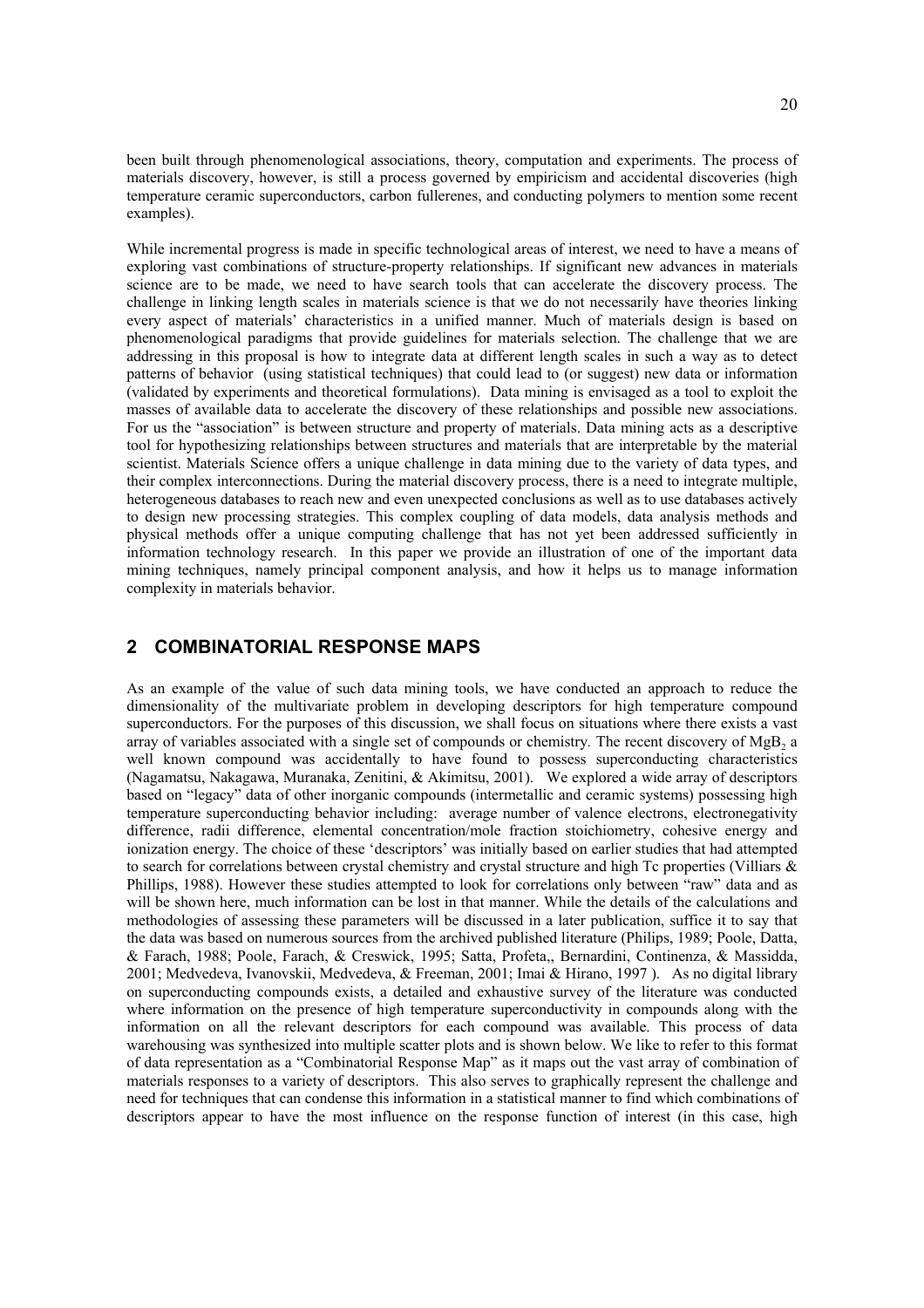temperature superconductivity). For the purposes of this study we dealt with materials classification as a binary response problem (superconducting or non-superconducting).



**Figure 1.** Combinatorial response map for high temperature superconductor descriptors.

#### **3 RESULTS AND DISCUSSION**

For the purposes of this discussion, we shall focus on situations where there exists a vast array of variables associated with a single set of compounds or chemistry. A statistical evaluation to search for each descriptor is computationally expensive and most probably ineffective. Principal Component Analysis (PCA) is a technique to reduce the information dimensionality that is often needed from the vast arrays of data obtained from a combinatorial experiment, in a way that minimizes the loss of information (Figure 3). It relies on the fact that most of the descriptors are intercorrelated and these correlations in some instances are high (Bajorath, 2001). From a set of N correlated descriptors, we can derive a set of N uncorrelated descriptors (the principal components). Each principal component (PC) is a suitable linear combination of all the original descriptors. The first principal component accounts for the maximum variance (eigenvalue) in the original dataset. The second principal component is orthogonal (uncorrelated) to the first and accounts for most of the remaining variance. Thus the  $m<sup>th</sup> PC$  is orthogonal to all others and has the  $m<sup>th</sup>$ largest variance in the set of PCs. Once the N PCs have been calculated using eigenvalue/eigenvector matrix operations, only PCs with variances above a critical level are retained. The M-dimensional principal component space has retained most of the information from the initial N-dimensional descriptor space, by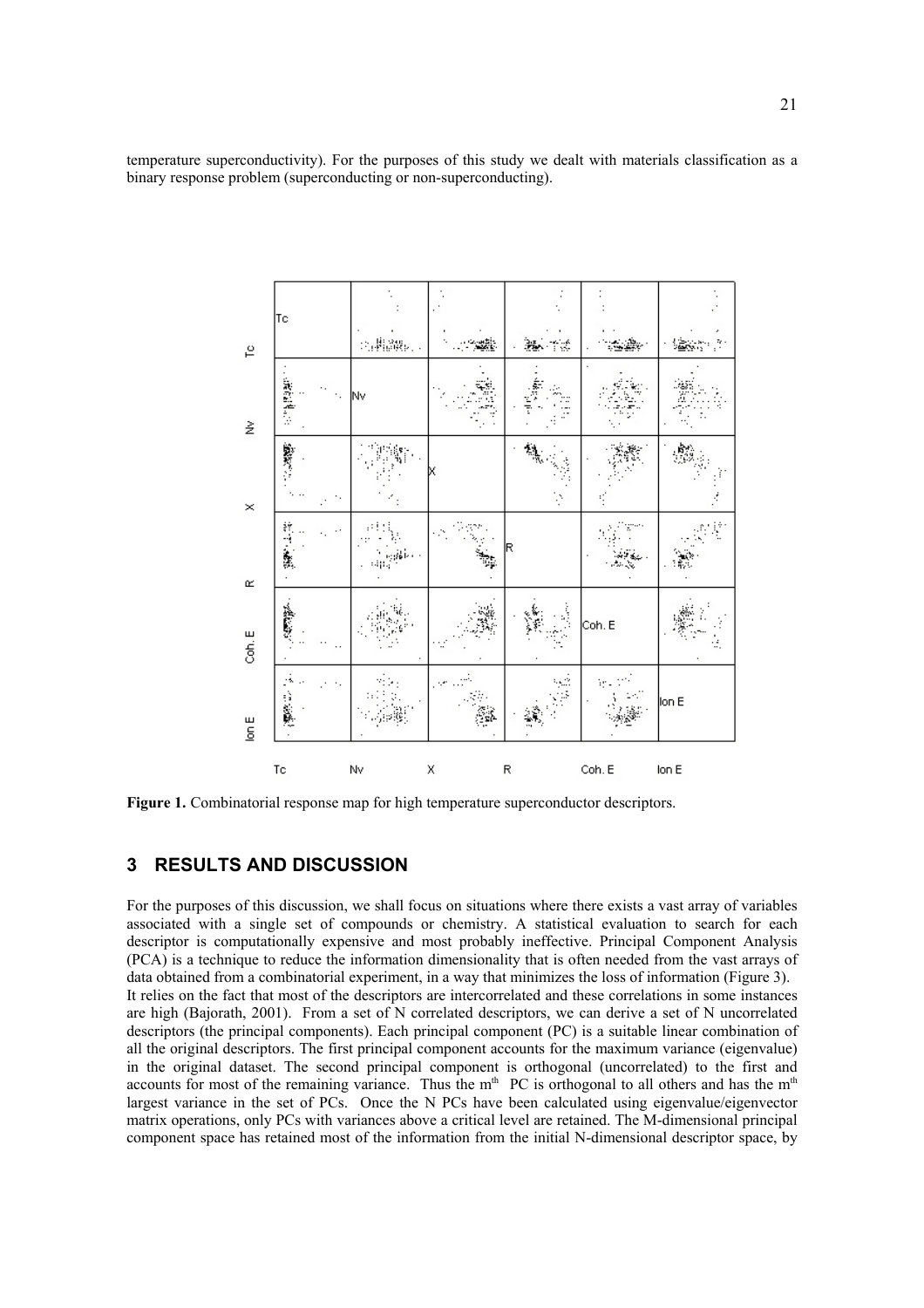projecting it into orthogonal axes of high variance. Following the treatment of Wichern & Johnson (2002), we can describe this mathematically as follows:

Consider *p* random variables  $X_1, X_2, ..., X_n$ . The original system can be rotated and a new coordinate system obtained with the new axes representing directions with maximum variability. The new axes, which are linear combinations of the original axes, are the principal components.

Let  $\Sigma$  be the covariance matrix associated with the random vector  $\mathbf{X}' = [X_1, X_2, \ldots, X_n]$ . The corresponding eigenvalue-eigenvector pairs are  $(\lambda_1, \mathbf{e}_1), (\lambda_2, \mathbf{e}_2),..., (\lambda_p, \mathbf{e}_p)$  where  $\lambda_1 \geq \lambda_2 \geq ... \geq \lambda_p \geq 0$ . Then the ith principal component is given by

$$
Y_i = \mathbf{e}^* \cdot \mathbf{X} = e_{i1} X_1 + e_{i2} X_2 + \dots + e_{ip} X_p, \quad i = 1, 2, \dots, p. \tag{1}
$$

Then,

$$
Var(Y_i) = \mathbf{e}^* \mathbf{\Sigma} \mathbf{e}_i = \lambda_i \qquad i = 1, 2, ..., p
$$
 (2)

and Cov 
$$
(Y_i, Y_k) = \mathbf{e}^* \mathbf{E} \mathbf{e}_k = 0 \quad i \neq k(3)
$$
 (3)

Thus the principal components are uncorrelated and have variances equal to the eigenvalues of Σ. Another property of the principal components is

$$
\sigma_{11} + ... + \sigma_{pp} = \text{Var}(X_1) + ... + \text{Var}(X_p) = \lambda_1 + \lambda_2 + ... + \lambda_p = \text{Var}(Y_1) + \text{Var}(Y_2) + ... + \text{Var}(Y_p)
$$
(4)

Then the proportion of total population variance due to the *k*th principal component

$$
=\lambda_k/(\lambda_1+\lambda_2+\ldots+\lambda_p) \qquad k=1,2,\ldots,p. \qquad (5)
$$

Consequently, if most of the total population variance, for large *p*, can be attributed to the first two or three components, these can replace the original variables with a minimal loss of information.

When the variables have different ranges and are measured on different scales (as is the case with most materials problems), they are standardized

$$
Z_1 = (X_1 - \mu_1) / \sqrt{\sigma_{11}}
$$
  
\n
$$
Z_2 = (X_2 - \mu_2) / \sqrt{\sigma_{22}}
$$
  
\n
$$
Z_p = (X_p - \mu_p) / \sqrt{\sigma_{pp}}
$$
\n(6)

Then Cov  $(\mathbf{Z}) = \rho$  and Var  $(Z_i) = 1$  and the principal components of **Z** are obtained from the eigenvectors of the correlation matrix **ρ** of **X**. The corresponding eigenvalue-eigenvector pairs for ρ are  $(\lambda_1, \mathbf{e}_1), (\lambda_2, \mathbf{e}_2)$ **e**<sub>2</sub>),..., ( $\lambda_p$ , **e**<sub>p</sub>) where  $\lambda_1 \geq \lambda_2 \geq \ldots \geq \lambda_p \geq 0$ . Then the *i*th principal component is given by

$$
Y_i = \mathbf{e}^* \mathbf{Z} = e_{i1} Z_1 + e_{i2} Z_2 + \dots + e_{ip} Z_p, \quad i = 1, 2, \dots, p. \tag{7}
$$

Then the proportion of total population variance due to the *k*th principal component  $=\lambda_k/p$  where  $k =$ 1,2,..., *p* and  $\lambda_k$ 's are the eigenvalues of **ρ**.

The complex tasks of prediction and classification are made easier in this compressed space. PCA reduces the redundancy contained within the data by creating a new series of components in which the axes of the new coordinate systems point in the direction of decreasing variance. The resulting components are often more interpretable than the original data set (see for example the complexity of the combinatorial response map). For the purposes of this discussion, we shall focus on situations where a vast array of variables associated with single set of compounds or chemistry exists.

The information shown in the combinatorial response map provides the input for the PCA analysis (a typical example of the data calculations is shown below in Figure 2). An SPSS version 11 statistical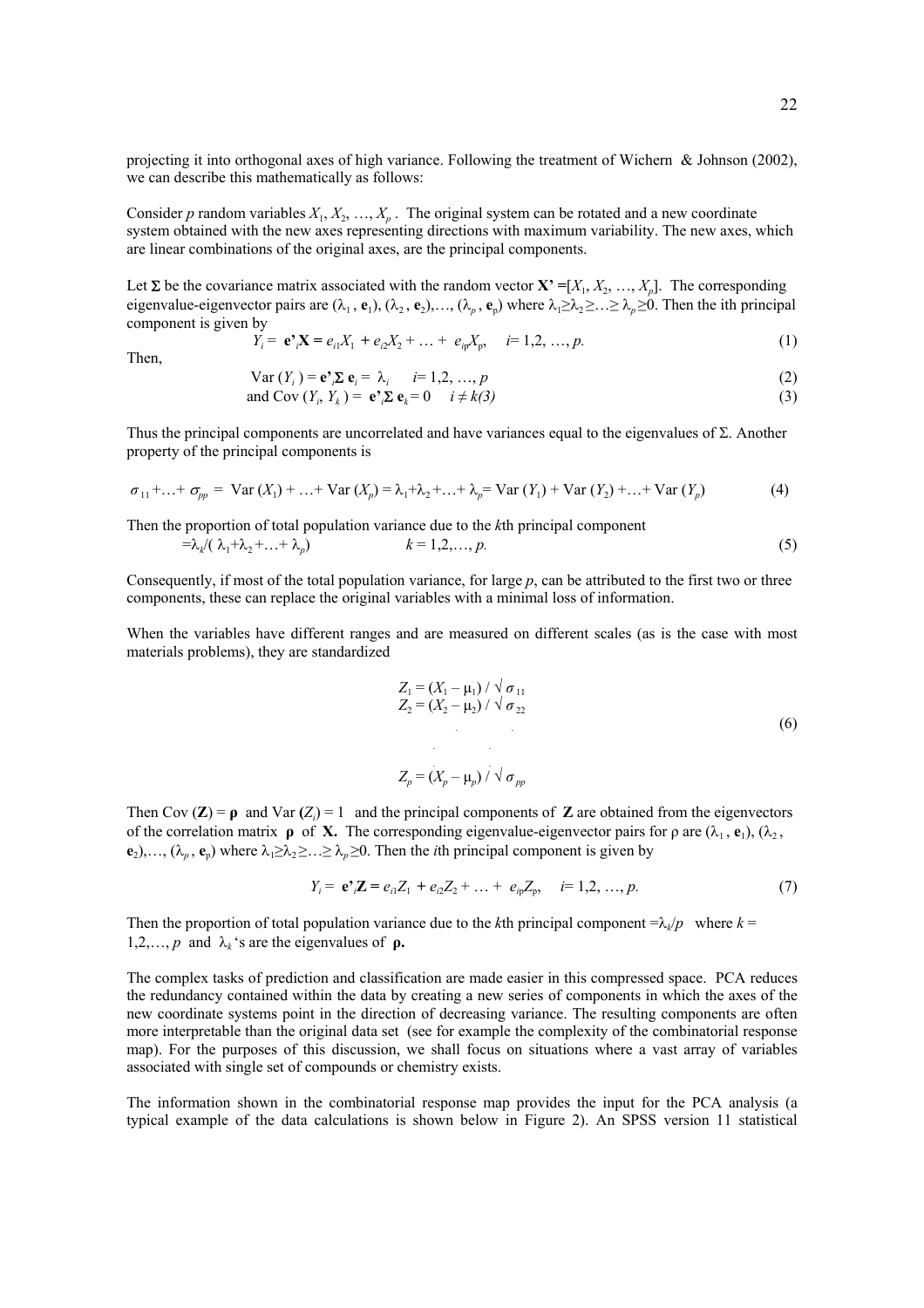analysis package was used to preprocess, normalize and calculate the principal components on all the materials data.



**Figure 2.** An example of the data set calculations for the Principal Component Analysis.

Figures 3(a)  $\&$  3(b) shows the graphical three dimensional representation of the PCA analysis for one set of compounds, namely the intermetallic systems, which shows, particularly in Figure 3(b), the presence of a strong eigencomponent in the data set. This information for all sets of compound chemistries explored in the data set is summarized in Figure 4 and projected in two dimensions in this case. Figure 4(a) shows the data distribution of the PCA based on the temperature level of the superconducting transition. Figure 4(b) shows a similar type of plot, with the behavior classified according to crystal structure type. The new PCA scatter plots show that MgB<sub>2</sub> appears to be clustered around the response behavior space near other known superconductors.



**Figure 3.** A15 compounds – showing strong eigencomponents in a 3-d PCA plot.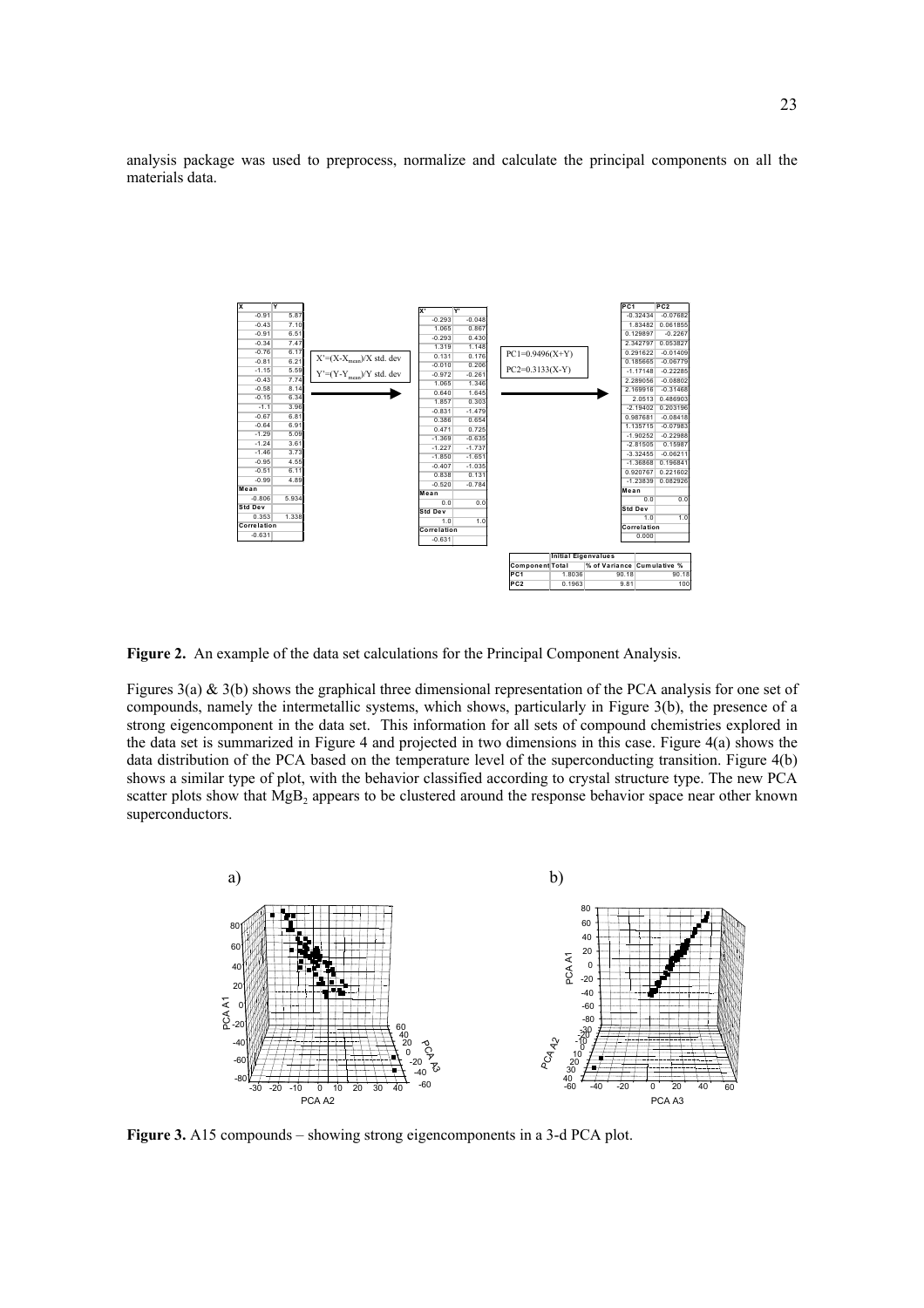

Figure 4. Two dimensional PCA plots showing clustering patterns of MgB<sub>2</sub> (arrowed) data compared with other superconductivity data sets. Note that the  $T_c$  data is deliberately not incorporated in this analysis to test the "discovery" capability of the PCA methodology to help one assess the potential of MgB<sub>2</sub> as a high temperature superconductor.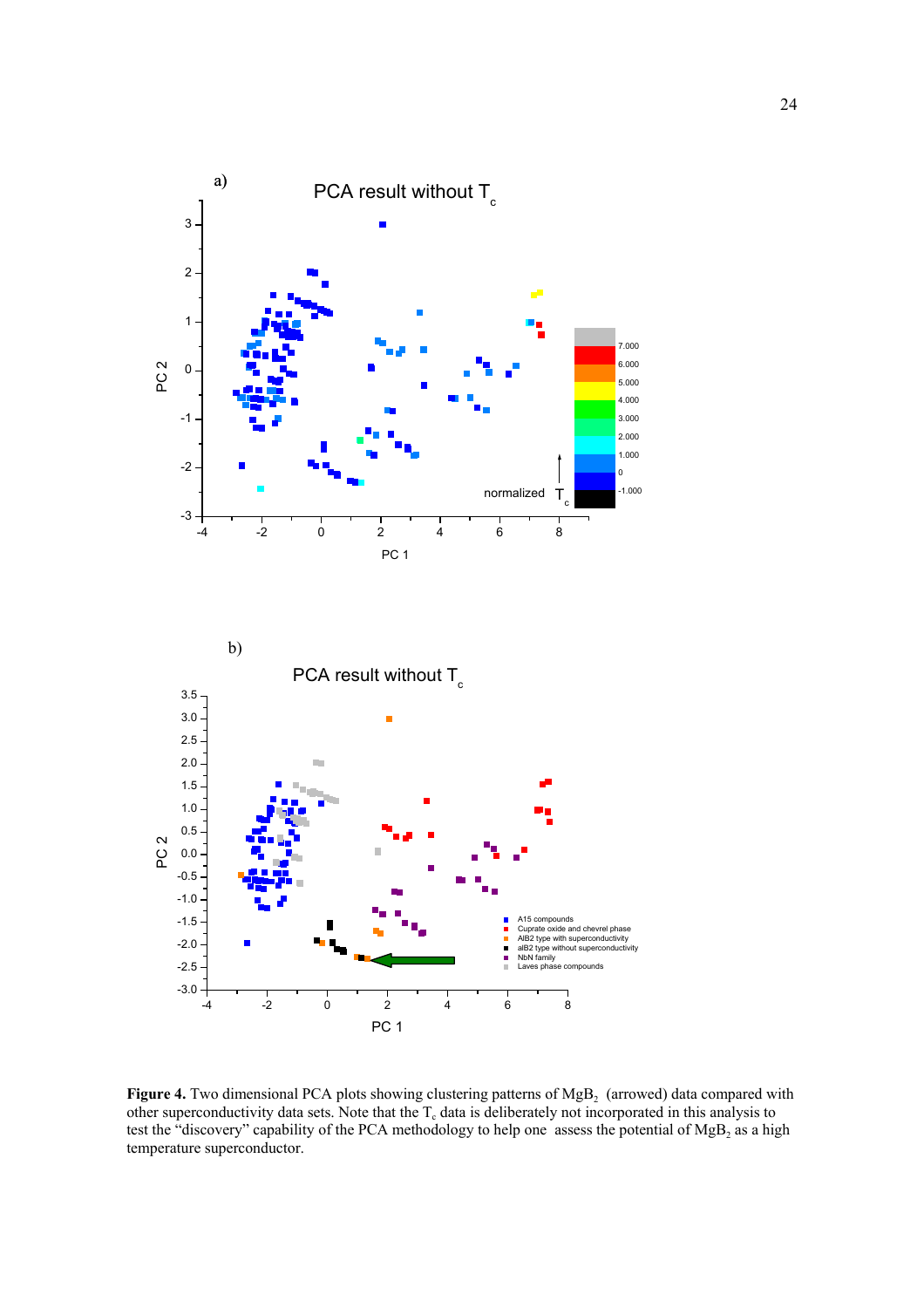# **4 CONCLUSION**

A key aspect of developing an "informatics" approach to materials discovery is the need to establish a critical array of descriptors of materials' attributes that may subsequently be input into a database. Having physically meaningful descriptors is key to developing and searching for associations between apparently disparate or disjointed datasets. Our initial work on this rapidly evolving field, has already provided potential descriptors that may indicate not only what materials may be worthwhile investigating further, but also strategies of how new chemistries must influence the structure if superconductivity is to be promoted. This in turn of course provides possible insights into the mechanisms that govern high temperature superconductivity in these new classes of materials. However we would also like data mining tools with high predictive accuracy, in order to identify materials likely to possess desirable properties from massive combinatorial libraries of materials. Thus material science presents a challenging testbed for the development of new algorithmic and mathematical foundations for integrating discovery and prediction in data mining.

## **5 ACKNOWLEDGEMENTS**

The authors gratefully acknowledge the financial support from the Air Force Office of Scientific Research, Contract No. F49620-01-1-0409.

#### **6 REFERENCES**

Bajorath, J. (2001) Selected Concepts and Investigations in Compound Classification, Molecular Descriptor Analysis and Virtual Screening*. J. Chem. Inf. Comput. Sci.* 41( 2), 233-245.

Faloutsos, C., Korn, F., Labrinidis, A., Kotidis, Y., Kaplunuovich, A., & Perkovic, D. (1997) *Quantifiable Data Mining Using Principal Component Analysis*. Retrieved August 19, 2001 from the University of Maryland, Institute for Systems Research Website: http://www.isr.umd.edu/TechReports/ISR/1997/TR\_97- 25/TR\_97-25.phtml

Imai, M. & Hirano, T. (1997) *In situ* measurements of the orthorhombic-to-trigonal transition in BaSi<sub>2</sub> under high-pressure and high-temperature conditions. *Phys.Rev.B* 55(1), 132-135.

Jolliffe, I.T. (1986) *Principal Component Analysi*s, Berlin: Springer Verlag

Medvedeva, N.I., Ivanovskii,A.L., Medvedeva, J.E., & Freeman, A.J.(2001) Electronic structure of superconducting MgB<sub>2</sub> and related binary and ternary borides Website: http://arXiv.org/abs/condmat/0103157

Nagamatsu, J., Nakagawa, N., Muranaka, T., Zenitini, T., & Akimitsu, J. (2001) Superconductivity at 39K in magnesium boride. *Nature* 410, 63-64

Phillips, J.C. (1989) *Physics of High Tc superconductors* NY: Academic Press

Poole Jr, C.P., Datta, T., & Farach, H.A. (1988) *Copper Oxide Superconductors* NY: John Wiley & Sons

Poole Jr, C.P., Farach, H.A., & Creswick, R.J. (1995) *Superconductivity* NY: Academic Press